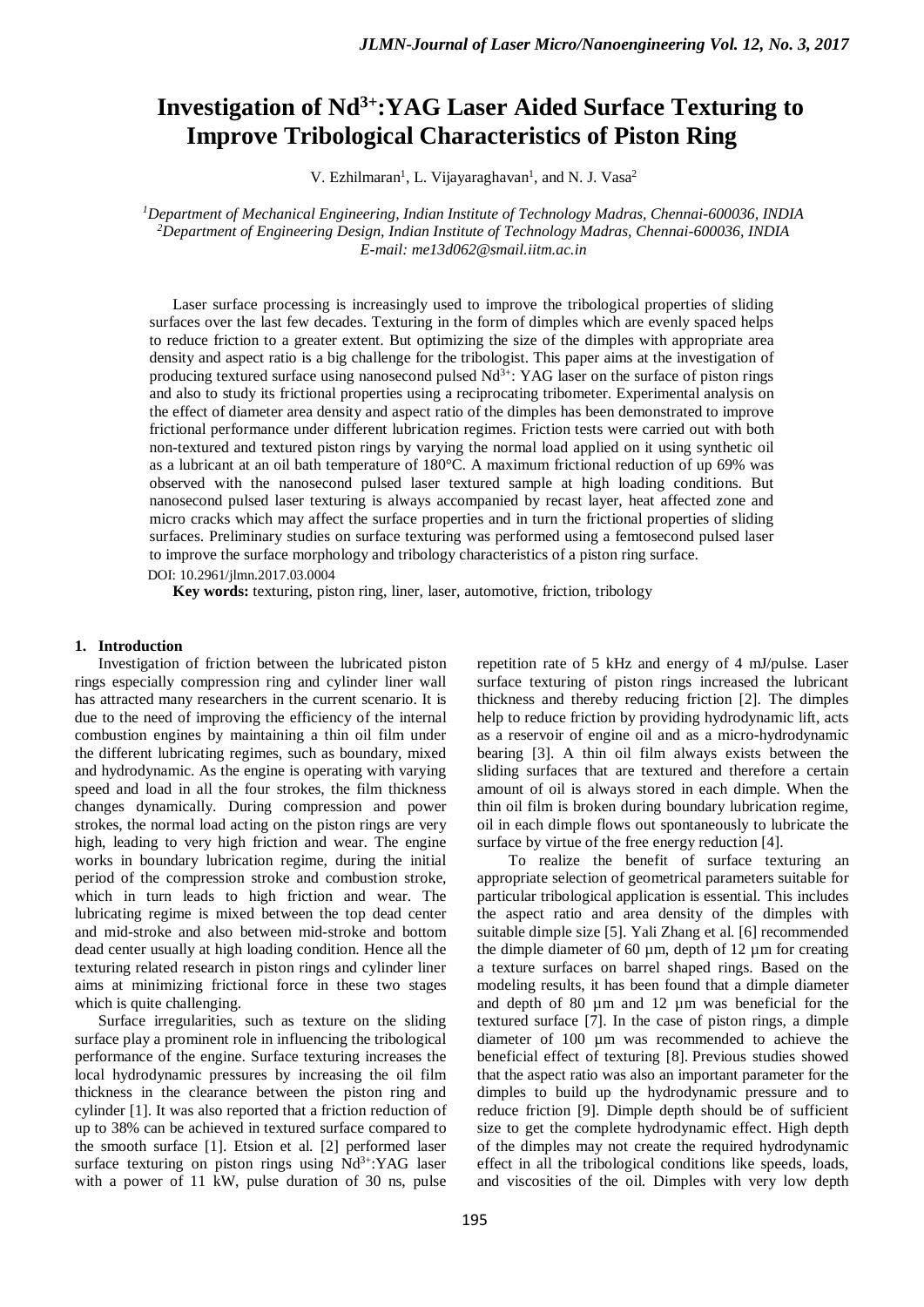neither increase the hydrodynamic effect nor store the oil. Hence, a careful selection of depth of the dimple for the selected dimple diameter is a big challenge for the tribologist. Another important parameter that influences friction is dimple area density. When the dimple area density is high, the dimples are very close to each other, so the film pressure developed in one dimple can be suppressed by the cavitation effect in the next dimple [\[10\]](#page-7-5). With the increase of pitch between the dimples, such negative action can be avoided. But at the same time, low dimple area density is also not recommended for any tribological applications, as less number of dimples cannot produce enough hydrodynamic lift [11]. Wakuda et al. [12] recommended dimple area density of 5–20% for the sliding surfaces to perform better under different lubricating regimes. Zhou et al. [13] concluded that the load carrying capacity varies with dimple area density and dimple depth over diameter ratios and the beneficial effect of texturing was obtained only at high speeds. The depth to diameter ratio of 0.1 was considered to be optimum for the dimple diameters ranging from 252 µm to 564 µm under any operating conditions. On the other hand, Kim et al [14] fabricated the textured surface with two different dimple aspect ratios of 0.14 and 0.3 for each of the dimple diameters, such as 80 µm, 106 µm and 130 µm on the cast iron disk.

Tang et al. [15] conducted a sliding test for 7 hours between textured medium carbon steel sample and high alloy steel counter sample using reciprocating tribometer. Their work concluded that the wear amount of the 5% dimple area fraction sample is approximately 72% less than that of the non-textured sample. Daniel Braun et al. [16] conducted tribology test using a pin on disk for the speeds ranging from 2000 mm/s to 40 mm/s. The entire tribology test for the range of speeds was completed in 300 seconds and the behavior of the textured surface was predicted with in few cycles of the test.

In this study, nanosecond pulsed  $Nd^{3+}$ :YAG laser with a wavelength of 532 nm was used to produce texture surfaces on chromium coated piston rings. The influence of texture parameters, such as dimple area density and aspect ratio of different dimple diameters were experimentally verified using reciprocating tribometer. All the samples were tested for coefficient of friction in a stepwise increase of load from low to high to identify various lubricating regimes. In order to verify the influence of thermal effects on friction and wear, a ring sample was textured by using femtosecond pulsed laser. Friction results were then compared between the samples textured by using both nanosecond and femtosecond pulsed lasers. A comparative study of wear on the liner surface tested with the nontextured and textured ring samples was performed.

### **2. Experimental details**

## **2.1 Laser surface texturing and characterization**

A Q-switched, nanosecond pulsed  $Nd^{3+}$ :YAG laser (Quantel, Brilliant B) providing Gaussian pulse (TEM 00) with a maximum average power of 3.25 W at a wavelength of 532 nm, pulse duration of 6 ns (full width at half maximum) and a pulse repetition rate of 10 Hz was used to produce micro-dimples (Fig. 1). The texture in the form of evenly distributed circular dimples was generated on the

moly-chrome material (94% Cr, 5.5% O, 0.2% Al 0.2% Mo and 0.1% B) coated on the surface of the piston ring. The coating thickness of moly-chrome was measured to be 130 µm. The hardness of the moly-chrome coating was measured to be 941 HV. For the ease of handling, segmented piston ring of radial length 17 mm was used. After establishing a clear relationship between the  $Nd^{3+}$ :YAG laser parameters and dimple geometry, such as the depth and diameter [19], textured surfaces were produced on the surface of the piston ring. The laser beam was focused using plano-convex lenses with focal lengths of 100 mm, 200 mm and 500 mm to produce dimples of desired diameters, such as 40 µm, 80 µm and 130 µm. Desired dimple parameters were obtained also by controlling the laser pulse energy and number of pulses. The spot diameter was assumed to be the same as that of dimple diameter. The values of laser energies used to produce dimples with the diameter of 40 µm, 80 µm and 130 µm were 8, 15 and 20 mJ, respectively. All the samples were textured in the air ambience. Texture parameters, such as dimple area density, aspect ratio for different dimple size were considered in the analysis. A total of twelve textured samples were fabricated as shown in Table 1. Textured samples with different dimple area densities, such as 5%, 16%, 27% and 38% were fabricated for each dimple size. The dimple aspect ratio of 0.3 was initially considered for the analysis. Number of laser pulses essential to achieve required aspect ratio of 0.3, were 12, 16 and 20, respectively. The selection of dimple aspect ratio of 0.3 was based on the previous studies [14]. Moreover, the initial aim was to find the influence of dimple area density. So, choosing a high dimple aspect ratio of 0.3 was essential to clearly distinguish the influence of other dimple parameters, such as dimple diameter and dimple area density.



Fig. 1. Laser texturing set up.

The textured parameter which showed minimum friction among the twelve tested samples was chosen to find the influence of aspect ratio. The area density is expressed as  $A_d = (A_t/A_p \times 100\%)$ , where  $A_d$  is the dimple area density,  $A_t$  is the total area occupied by dimples and  $A_p$  is the total area of the piston ring surface. Aspect ratio is given by  $a = (d/D)$ , where a is the aspect ratio, d is the dimple depth and  $D$  is the dimple diameter.

Also, femtosecond pulsed laser texturing was carried out on a piston ring sample. A femtosecond pulsed Ti3+:Sapphire laser (Coherent, Astrella) with a maximum average power of 5.14 W, center wavelength of 800 nm, pulse repetition rate of 1 kHz, pulse width of approximately 120 fs was used to produce dimples on the piston ring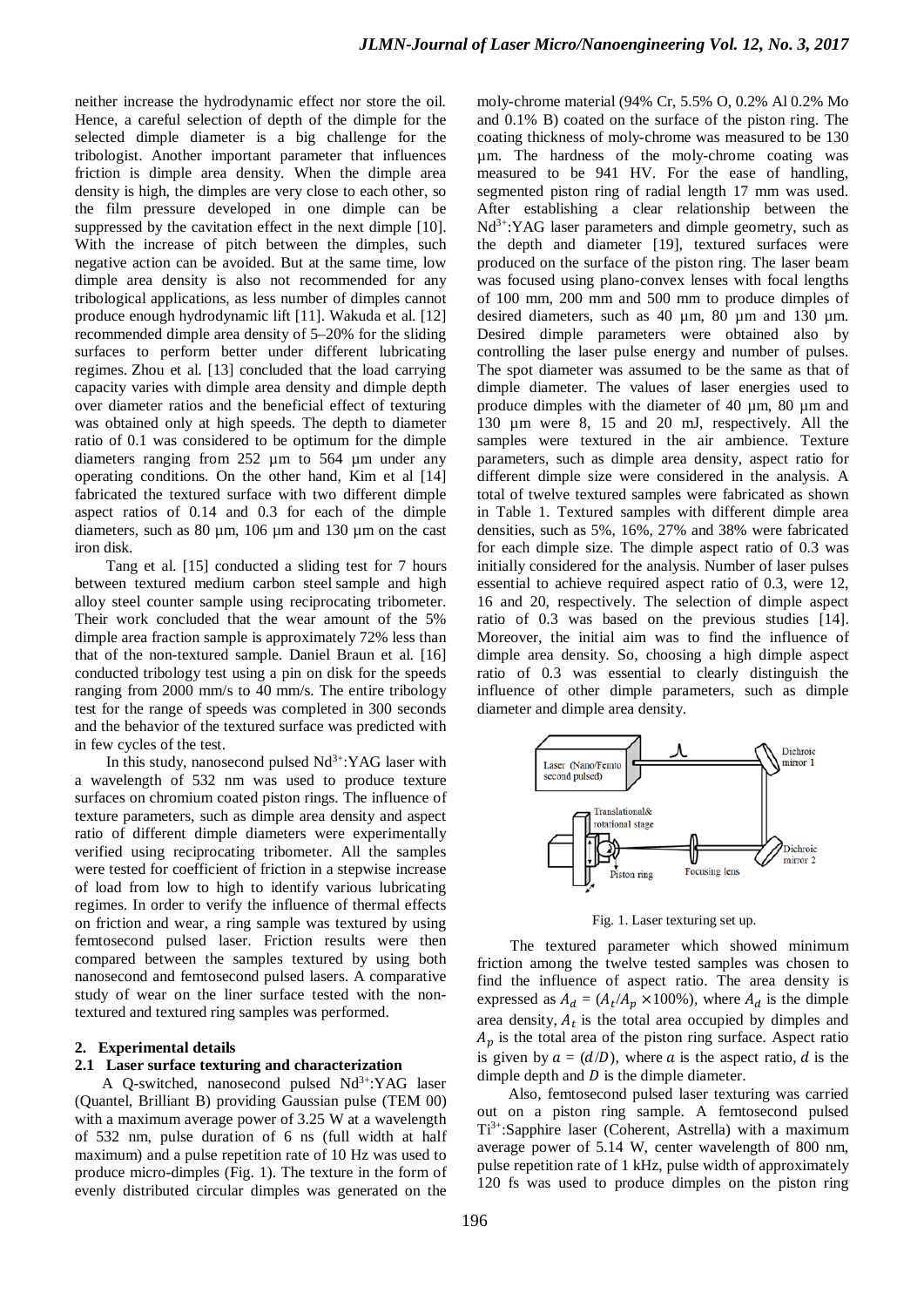surface. The depth and diameter of dimples formed were recorded by using a confocal microscope (Olympus LEXT, OLS 4000 model). The roughness of the liner sample was measured and analyzed by using a 3D non-contact surface profiler (Bruker, Contour GT). The surface morphology of the textured surface was obtained by using a scanning electron microscope (FEI, Quanta 200).

# **2.2 Friction testing procedure**

The friction testing was carried out using reciprocating type friction testing tribometer (Ducom TR-285-M9 model) (see Fig. 2). The tribometer system consists of moving piston ring sample loaded against the cylinder liner. The material used for the liner was grey cast iron of hardness 380 HV. The piston ring was carefully fixed in the holder attached to the connecting rod arm of the reciprocating tribometer. Then the piston ring was gently placed over the segmented portion of the cylinder liners. 20W-50 synthetic oil was poured onto the liner until the liner track was completely drowned inside the oil. The oil bath was heated to a stabilized oil temperature of 180°C in order to resemble the effect of real engine conditions.



Fig. 2 Reciprocating type friction testing tribometer.

The machine was equipped with a piezoelectric load cell for measuring friction force. The temperature of the oil was monitored continuously by using resistance temperature detector. The stroke length of the piston ring was set at 10 mm and the engine speed was set at 600 rpm. As the tribometer was reciprocating type, the sliding speed varied as a function of crank angle. The rotational motion of the motor was changed into reciprocating movement by a scotch yoke mechanism. The tribology test was carried out with the textured ring samples of various dimple parameters shown in Table 1. To distinguish various lubricating regimes, the test was carried out in a stepwise increase of load from low to high, each for a period of 600 seconds. Average friction coefficient was then calculated on the basis of average values taken from each of the loads for all the samples. The test was repeated multiple times ensure the reliability of the results. The entire friction test was carried out as per ASTM G181-11 standard.

#### **3. Sample preparation**

In the case of nanosecond pulsed laser, re-deposition layer which is formed around the circumference of the dimples due to high melt flow should be removed by postprocessing, to get the full benefits of surface texturing [17]. This is due to the fact that re-deposition reduces the effective lubricant film thickness in the vicinity of the dimple [\[18](#page-7-6)]. Figure 3(a) shows the SEM image of a textured surface and the corresponding 3D profile of the single dimple (Fig. 3(b)). The surface profiler image shows that the debris in the form of recast layer were formed around the dimple circumference after laser texturing (Fig. 4(a)). The debris generated during laser texturing was carefully polished away by using diamond paste of size 3 µm. Figure 4(b) shows the morphology of the textured surface after 10 minutes of polishing. To completely

| <b>Table 1</b> Various dimple parameters of textured |
|------------------------------------------------------|
| piston rings surface to find the influence of area   |
| density.                                             |

|                  | Piston rings texture parameters<br>(Sliding surface) |         |
|------------------|------------------------------------------------------|---------|
| Dimple diameter  | Area                                                 | Aspect  |
| $D \text{ (µm)}$ | density $A_d$                                        | ratio a |
| 40               | 5%                                                   | 0.3     |
| 40               | 16%                                                  | 0.3     |
| 40               | 27%                                                  | 0.3     |
| 40               | 38%                                                  | 0.3     |
| 80               | 5%                                                   | 0.3     |
| 80               | 16%                                                  | 0.3     |
| 80               | 27%                                                  | 0.3     |
| 80               | 38%                                                  | 0.3     |
| 130              | 5%                                                   | 0.3     |
| 130              | 16%                                                  | 0.3     |
| 130              | 27%                                                  | 0.3     |
| 130              | 38%                                                  | 0.3     |
|                  | Non-textured                                         |         |



Fig. 3 (a) SEM image of the nano-second pulsed laser textured sample ( $D = 130 \mu$ m and  $A_d = 16\%$  and  $\alpha = 0.2$ ) and (b) surface profiler image of single dimple.



Fig. 4 Surface morphology of the dimple ( $D = 130 \mu m$  and  $A_d = 16\%$  and a = 0.2) (a) After texturing, (b) After diamond polishing (for 10 minutes) and (c) After diamond polishing (for 20 minutes).

remove the re-deposition layer around the dimple circumference, the polishing operation was carried out further for a period of 10 minutes. Figure 4(c) shows that the textured surface was clean and debris free. Then, ultrasonic cleaning was performed in an acetone bath for a period of 20 minutes prior to all tribological tests to remove the debris that was present inside the dimple.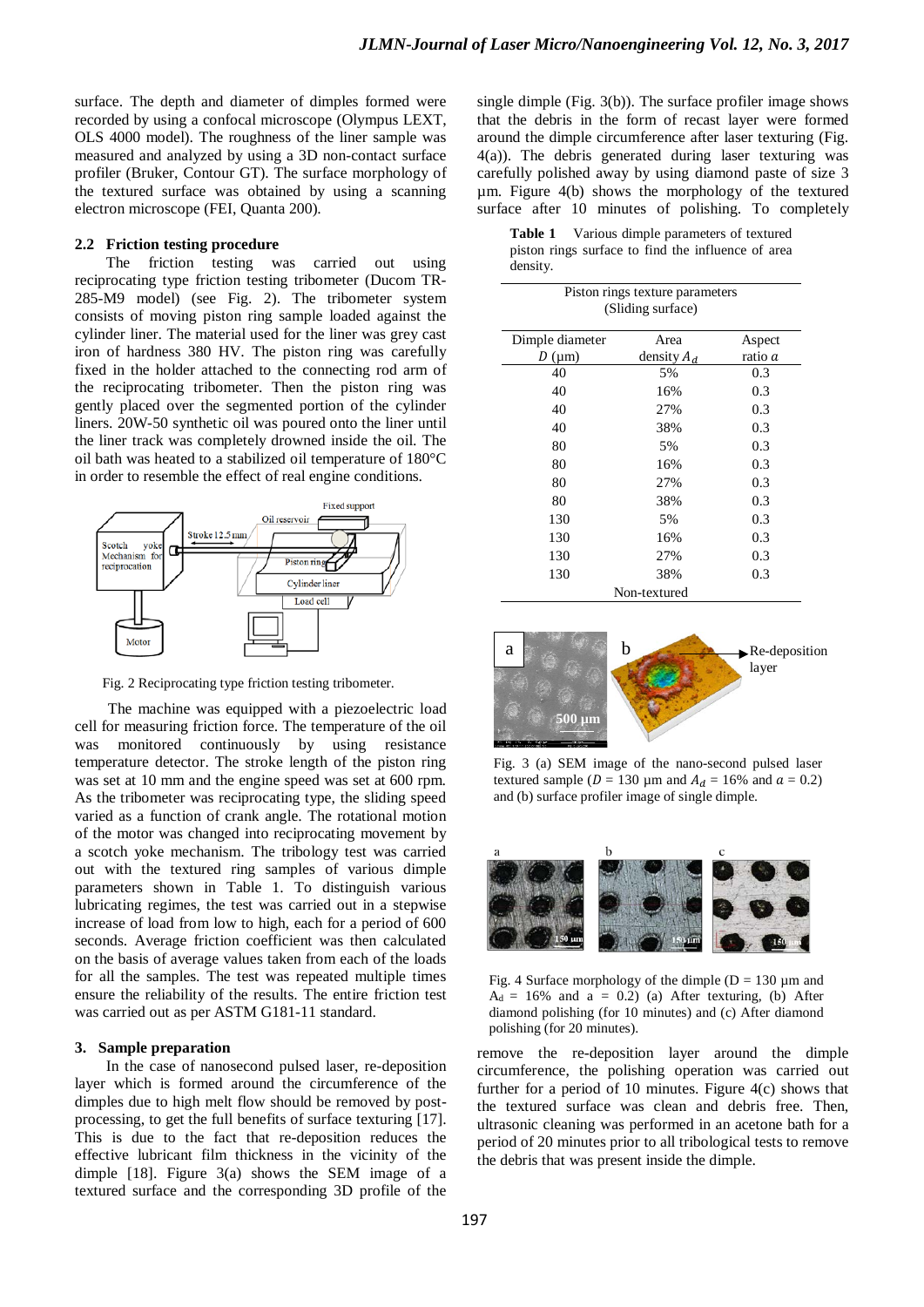# **4. Results and discussion**

# **4.1 Influence of area density**

As the reciprocating type tribometer was used to find the coefficient of friction, a clear distinction of various lubricating regimes is essential. The lubricating regime more often changes because of change in speed and loading conditions. To distinguish various lubricating regimes, all the textured samples were tested at different loads, such as 10 N, 50 N, 90 N and 130 N and the results were compared with the non-textured sample. The nominal contact pressures at various loads, such as 10 N, 50 N, 90 N and 130 N were estimated as 0.7 MPa, 3.7 MPa, 6.8 MPa and 9.5 MPa, respectively. The textured ring samples of various dimple area densities for the each dimple size of 40 um, 80  $\mu$ m and 130  $\mu$ m is shown in Figs. 5(a-c). Samples with different dimple area densities, such as 5%, 16%, 27% and 38% were fabricated. The corresponding profile of the dimples for the different dimple sizes is shown in Figs. 5(df). A slight mismatch in the dimple orientation was attributed to the imprecision in the semi-automatic rotary drive. The dimple orientation effect on friction is mainly based on the contact pair. Previous studies have experimentally described the influence of dimple orientation angle on friction for conformal contact condition using a pin on disk apparatus [20]. But in the case of barrel shaped piston rings, the literature on the influence of dimple orientation effect was not found. Moreover, the contact between the ring and the liner was not fully conformal. Hence, the dimple orientation effect on wear was not considered in the experimental analysis.

Figure 6 shows the typical coefficient of friction graph for the non-textured and textured ring sample of dimple diameter 130 µm. Influence of dimple area density and tribometer loading condition on friction was examined in the test. A dynamic variation of friction for the nontextured sample at a load of 130 N indicated the influence of wear debris on friction. Figures 7(a) to (c) shows the average coefficient of friction as a function of normal load for the non-textured and textured surfaces of different dimple diameters. The average coefficient of friction for the dimple diameter of 40  $\mu$ m is shown in Fig. 7(a). Less friction was observed when the tribology test was carried out initially at a lesser load of 10 N for all the samples. Asperity contact during initial loading conditions influence the friction values at a lesser load of 10 N. A slight dip in friction value was observed, when the loading was increased from 10 N to 50 N. Asperities removal and behavioral change of the samples to function as a source of hydrodynamic pressure generation is the main reason for friction reduction at a load of 50 N. The friction coefficient increased with the further increase of load (90 N) and reached a maximum value at a high load of 130 N. Most of the textured samples showed a minimum friction at almost all the loading conditions compared to non-textured sample. The textured sample with dimple area density of 5% and 38% showed high friction compared to the non-textured sample at all the loads. The quantity of the lubricant stored by the dimple of size 40  $\mu$ m with  $A_d$  of 5% is less. Hence,



Fig. 5 Confocal microscopic images showing dimple diameter of (a)  $D = 40 \mu$ m, (b)  $D = 80 \mu$ m, (c)  $D = 130 \mu$ m and the corresponding profile of the samples with dimple depth of (d)  $d_d = 12 \mu m$ , (e)  $d_d = 25 \mu m$ , (f)  $d_d = 40 \mu m$ . All samples were maintained at an aspect ratio  $a = 0.3$ . Ad: Dimple area density varying from 5% to 38%.



Fig. 6 Typical coefficient of friction graph as a function of time for non-textured and textured samples of different dimple area density for the stepwise increase of load ( $D =$ 130 um and  $a = 0.3$  for all the samples). NT: Non-textured sample.



Fig. 7 Average coefficient of friction as a function of normal load corresponding to different values of area density for the dimple diameter of (a) 40  $\mu$ m, (b) 80  $\mu$ m and (c) 130  $\mu$ m.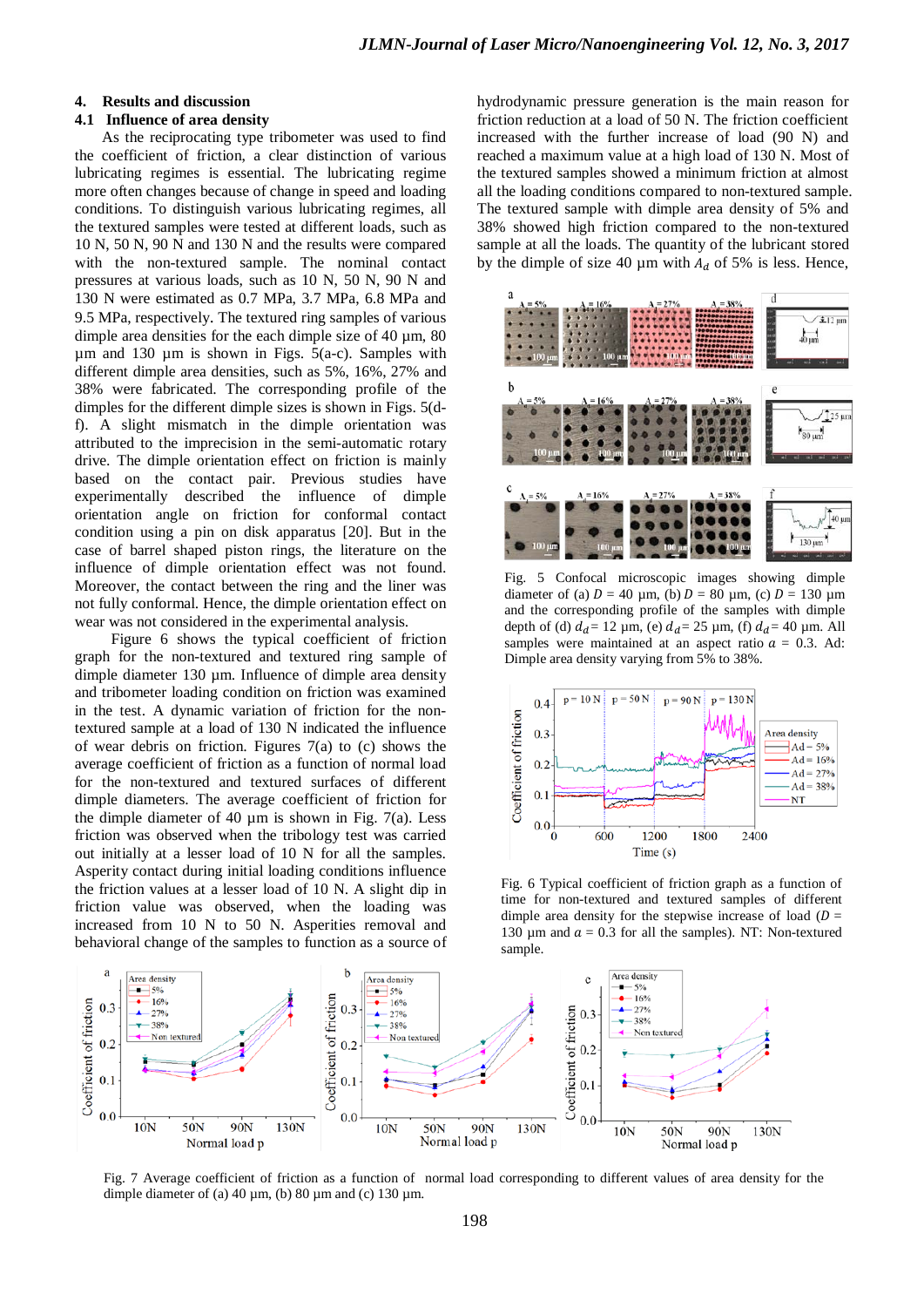the friction was high with the textured sample with  $A_d = 5\%$ . The highest friction coefficient was observed in a textured sample with dimple area density of 38%. Though a large number of dimples ( $A_d = 38\%$ ) present to store the lubricant, the non-availability of lubricant at the nondimple surface might be the reason for high friction. Remaining dimple area densities of 16% and 27% showed minimum friction compared to the non-textured sample at all the loading conditions. In the case of textured surface with less and moderate dimple area densities  $(A_d = 16\%)$ and 27%), the probability for the lubricant to immediately enter the next dimple is less. So, the lubricant after coming out of the dimple can freely lubricate the surface to minimize friction.

Figure 7(b) shows the coefficient of friction graph for the non-textured and textured samples for the dimple diameter of 80 um. The dimple area densities and loading conditions were maintained at same values as that of the dimple diameter of 40 µm. The results showed a decrease in friction compared to the dimple diameter of 40 µm at loads of 10 N, 50 N and 90 N, respectively. But at a high load of 130 N, almost all the friction values of the textured samples remain unaltered. Dimple area density of 16% showed an overall minimum friction at almost all the loads. The overall friction of the textured sample with dimple area density of 27% was more than that of dimple area density of 5% and 16%. Textured sample with dimple area density of 38% showed the highest friction compared to the remaining samples.

When the dimple diameter was increased to  $130 \mu m$ , the coefficient of friction for all the textured samples reduced phenomenally at a load of 90 N and 130 N (Fig. 7(c)). The lowest friction was observed in the textured sample with dimple area density of 16%. The value of coefficient of friction corresponding to the dimple area of density of 5% and 27% was found to be slightly higher than that of when the dimple area density was 16%. The value of coefficient of friction was even higher for the textured sample with dimple area density of 38%. But at a load of 130 N, friction was comparatively lesser in the textured sample with  $A_d = 38\%$  than the non-textured sample. To summarize, the textured samples having larger dimple size ( $D = 130 \text{ }\mu\text{m}$ ) showed a significant reduction in friction, especially at a high load of 130 N. The overall results concluded that the beneficial effect of texturing was obtained by selecting suitable dimple parameters.

#### **4.2 Lubricating regimes**

The various lubricating regimes of the relatively sliding surfaces can be identified by Stribeck curve. The Stribeck curve which shows various lubricating regimes is shown in Fig. 8. The Stribeck curve is drawn between the coefficient of friction and the lubricating parameter which is given by  $\eta V/p$ , where  $\eta$  is the lubricant viscosity, V is the sliding velocity, p is the applied load. As the sliding velocity changes with respect to the crank angle, the lubricating regime is expected to vary often at each position of the sliding surface. The velocity reaches zero at the dead centres and maximum at the mid stroke. Hence, for all the ring samples, the lubricating parameter is zero at the dead centers and maximum at the mid stroke.

Figure 8 shows, a Stribeck curve depicting various lubricating regimes for the dimple diameter of 130 µm having an aspect ratio of 0.3. The Stribeck curve was plotted based on the lubricating parameter and the corresponding value of the average coefficient of friction. The lubricant viscosity  $(0.004 \text{ N-s/m}^2)$  and the loading condition (50 N) were considered for plotting the Stribeck curve. Irrespective of varying texture parameters, boundary lubrication occurs at the dead centers for all the samples. When the ring travels between the dead centers and midstroke positions, linear velocity slowly increases. Hence the lubricating regimes slowly changed from boundary to mixed. When the ring attains a maximum speed at the midstroke position, a thin film of lubricant exists to lubricate the surface and the lubrication regime shifted to hydrodynamic. The duration of hydrodynamic lubrication depends upon the suitable texture parameters chosen for the study. In the present case, the values of coefficient of friction were low for the dimple area densities of 5, 16 and 27%. So, it is presumed that predominantly mixed and hydrodynamic lubrication occurred during the entire stroke. Whereas with the non-textured and textured sample with  $A_d = 38\%$  the friction was comparatively higher. So, mostly boundary and mixed lubrication occurred in these samples during the entire stroke.

![](_page_4_Figure_7.jpeg)

Fig. 8 Schematic of Stribeck curve for various lubricating regimes ( $D = 130 \mu$ m and  $p = 50 \text{ N}$ ).

#### **4.3 Influence of aspect ratio**

In order to find the influence of dimple aspect ratio, three different piston ring samples with dimple aspect ratios, such as 0.1, 0.2 and 0.3 were textured by using nanosecond pulsed laser as shown in Figs. 9(a-c). Figures 9(d) to (f) shows the corresponding dimple profiles. Dimple diameter of 130 µm and dimple area density of 16% was maintained in all the samples (Table 2). The laser pulse energy used to produce the dimple of desired size was 20 mJ. Number of laser pulses essential to achieve required aspect ratios of 0.1, 0.2 and 0.3 were 8, 14 and 20, respectively. Based on the tribology study, as shown in Fig. 10, a clear distinction of textured samples in terms of friction coefficient was observed at a high load of 130 N. The dynamic variation in friction coefficient was not observed even at a high load of 130 N. This verified the existence of a thin film between the relatively sliding surfaces. Based on the Fig. 11, the textured samples showed less friction compared to non-textured samples at all the loading conditions. The lowest friction was noticed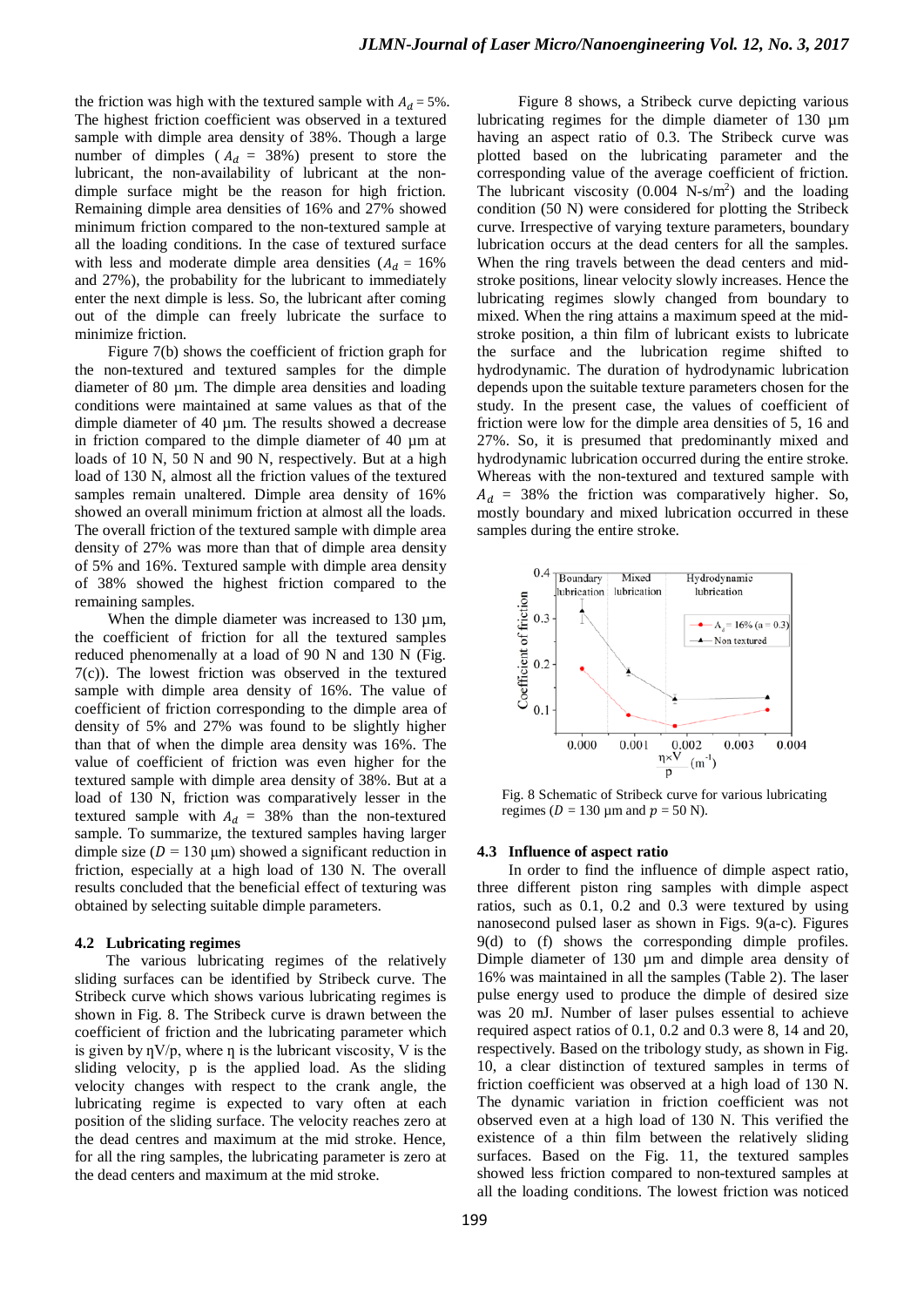in the textured sample with dimple aspect ratio of 0.2 followed by 0.1. Among the textured samples, a high friction was noticed in the sample with dimple aspect ratio of 0.3. This revealed that a suitable dimple depth corresponding to the dimple diameter is essential to realize the beneficial effect of texturing. The generation of hydrodynamic effect might be less with less dimple aspect ratio ( $A_d = 0.1$ ), whereas the generation of hydrodynamic

**Table 2** Various dimple parameters to

| find the influence of aspect ratio. |              |         |
|-------------------------------------|--------------|---------|
| Dimple                              | Area density | Aspect  |
| diameter D                          | $A_d$        | ratio a |
| $(\mu m)$                           | $\%$         |         |
| 130                                 | 16%          | 0.1     |
| 130                                 | 16%          | 0.2     |
| 130                                 | 16%          | 0.3     |
|                                     |              |         |
|                                     |              |         |
| 100 µm<br>е                         | 100 μm       | 100 µm  |

Fig. 9 Confocal microscopic images showing different dimple aspect ratio of (a) 0.1, (b) 0.2 and (c) 0.3 ( $D = 130$  $\mu$ m,  $A_d = 16\%$  for all the samples).

![](_page_5_Figure_5.jpeg)

Fig. 10 Typical coefficient of friction graph obtained from the tribology test showing the influence of different dimple aspect ratio for the stepwise increase of load ( $D = 130 \mu m$ ) and  $A_d = 16\%$  for all the samples).

![](_page_5_Figure_7.jpeg)

Fig. 11 Average coefficient of friction as a function of load for the non-textured and textured samples of different dimple aspect ratios 0.1, 0.2 and 0.3. ( $D = 130 \,\mu$ m and  $A_d = 16\%$  for all the samples).

effect might be directed with in the dimple inner surface with high dimple aspect ratios ( $a = 0.3$ ). So, it is presumed that enough hydrodynamic effect directed toward the counter surface was generated at a moderate aspect ratio of 0.2. A maximum frictional reduction of 69% was observed for the textured sample at a load of 130 N.

# **4.4 Discussion on femtosecond laser assisted texturing**

Figure 12(a) shows a femtosecond pulsed laser textured ring sample with a dimple diameter of 130 µm having an area density of 16% and aspect ratio of 0.2. To obtain dimples with the desired dimensions, the average laser power of 60 mW (laser energy 60 µJ) and 4000 number of pulses were used. Laser texturing process parameters were selected based on preliminary trials. The corresponding dimple profile is shown in Fig. 12(b). Although at a high laser energy of around 180 µJ, a recast layer was observed, at a low laser energy of around 60 µJ, the recast was not observed with a high repetition rate of 1 kHz. Various research groups have reported on thermal accumulation effect with pulse repetition rates ranging from few hundred kHz to MHz order [21, 22]. As the repetition rate was comparatively lower and the laser ablation was performed at a low energy, influence of thermal accumulation in terms of melting, heat affected zone were not observed.

![](_page_5_Figure_12.jpeg)

Fig. 12 (a) Femtosecond laser textured sample and (b) corresponding dimple profile ( $D = 130 \mu$ m,  $A_d = 16\%$  and  $\alpha$  $= 0.2$ ).

Further cleaning process was not required as the ablated spot was clean and debris free. The tribometer results showed that friction coefficient observed with femtosecond pulsed laser textured sample was lower than that of nanosecond pulsed laser textured sample at a load of 130 N (Fig. 13). Changes in friction values at remaining less loads were not so significant. But at a high load of 130 N, a maximum of 76% reduction in friction compared to non-textured sample was observed with femtosecond pulsed laser textured sample.

The variations in friction coefficient in the case of both nanosecond and femtosecond pulsed laser textured samples of the same dimple dimension is attributed to the change in the magnitude of heat affected zone. The presence of heat affected zone was verified by measuring micro-hardness around the dimple circumference at various distances. For measuring hardness, a segment of ring sample with an arc length 6 mm was cut from a circular ring. Many dimples were generated both by nanosecond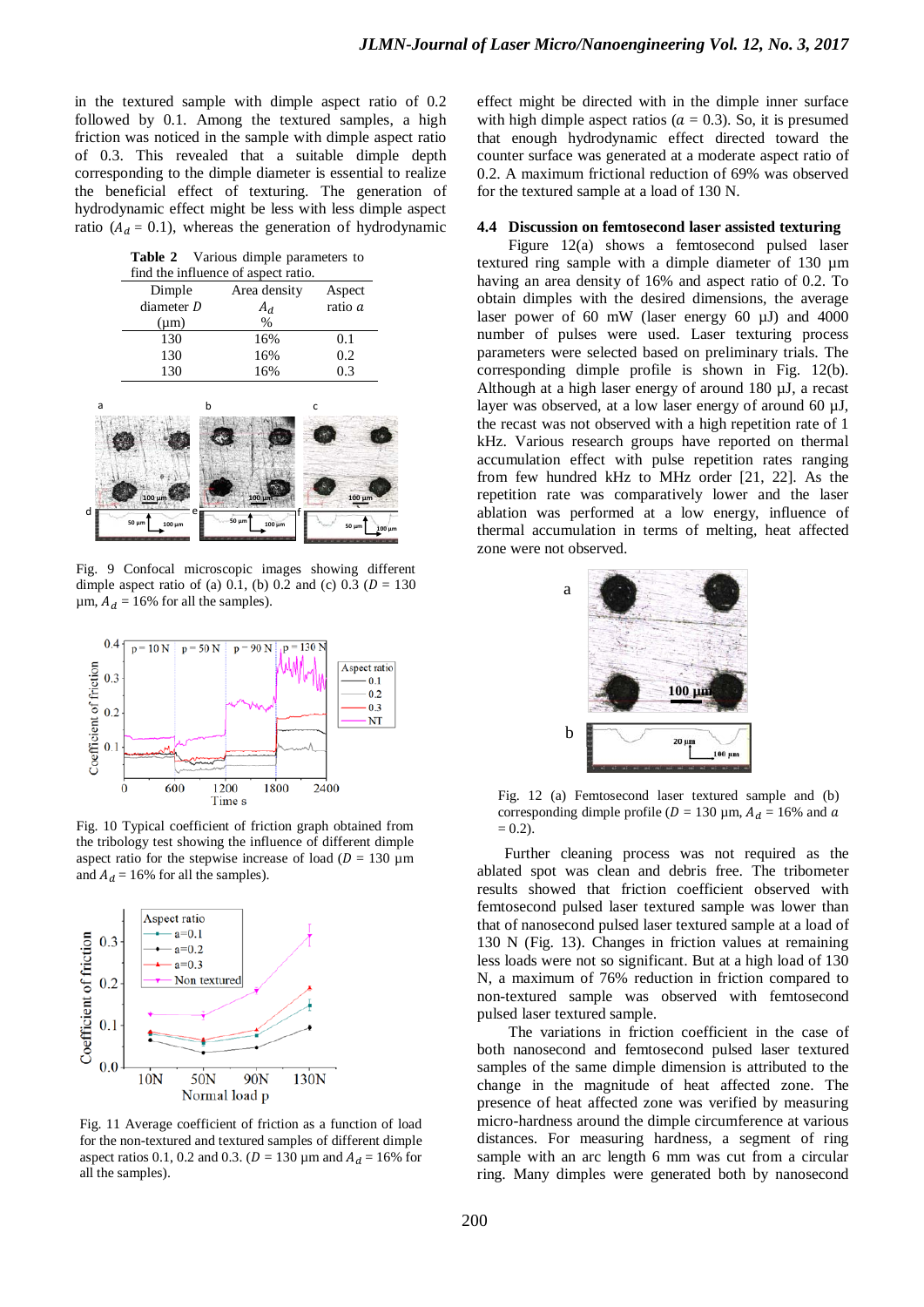![](_page_6_Figure_1.jpeg)

Fig. 13 Coefficient of friction graph for non-textured, nanosecond pulsed laser textured ( $D = 130 \mu$ m,  $A_d = 16\%$ and  $a = 0.2$ ) and femtosecond pulsed laser textured ( $D =$ 130  $\mu$ m,  $A_d = 16\%$  and  $a = 0.2$ ) ring samples.

and femtosecond pulsed lasers and the hardness around dimples were measured. The microhardness results (Fig. 14) showed that there was an increase in hardness around the dimple ablated using nanosecond pulsed laser. The hardness of the moly-chrome material before laser ablation was measured to be around 941 HV. A maximum hardness of around 1106 HV was observed adjacent to the dimple circumference. The hardness value slowly decreased with the increase of distance from the dimple circumference and reached the hardness of moly-chrome material i.e., 941 HV at a distance of 90 µm from dimple circumference. As the overall hardness of the textured ring surface increased after texturing with nanosecond pulsed laser, a high wear on the counter surface (liner) was noticed. The increase in wear induced more wear debris in the contact zone which in turn increased the friction coefficient. Whereas, with the femtosecond pulsed laser textured sample, the hardness around the dimple circumference almost remained unaffected. The wear on the counter sample was not so significant which resulted in less amount of wear debris in the contact zone. Hence, the friction coefficient was not altered by wear debris as in the case of nanosecond pulsed laser textured sample (Fig. 13). This verified the influence of thermal defects around the dimple circumference during the sliding test.

![](_page_6_Figure_4.jpeg)

Fig. 14 Measurement of Vickers hardness as a function of distance from the dimple circumference for nanosecond and femtosecond pulsed laser textured ring sample ( $D = 130 \mu m$ ,  $A_d = 16\%$  and  $a = 0.2$  for both the samples).

## **5. Wear analysis**

Wear analysis was performed on the liner surface after completing tribology test with all the piston ring samples. The roughness of the liner after testing with textured and non-textured samples was obtained and compared with the non-tested plain liner surface. The evaluated profile length for measuring surface roughness was  $500 \mu$ m. A reduction in surface roughness of the plateau honed pattern on the liner surface is the direct measurement of wear. Figures 15(a) to (d) shows the 3D surface morphology of the liner surface before and after testing with piston ring samples. The roughness  $R_a$  of the liner samples obtained from surface profiler is shown in Figs. 15(e-h). The liner was rough before testing because of the honed patterns (Fig. 15(a)). The liner roughness  $R_a$  before testing was measured to be 610 nm (Fig. 15(e)). The image of the liner surfaces

![](_page_6_Figure_8.jpeg)

Fig. 15 Three-dimensional surface topography and corresponding roughness of liner surface at its dead centre (a) Before testing, (b) After testing with non-textured sample, (c) After testing with nanosecond pulsed laser textured sample (D = 130  $\mu$ m,  $A_d$  = 16% and  $a$  = 0.2) and (d) After testing with femtosecond pulsed laser textured sample ( $D = 130 \mu m$ ,  $A_d =$ 16% and  $a = 0.2$ ).

after testing with non-textured, nanosecond pulsed laser textured ( $D = 130 \mu m$ ,  $A_d = 16\%$  and  $a = 0.2$ ) and femtosecond pulsed laser textured sample ( $D = 130 \,\mu$ m,  $A_d$  $= 16\%$  and  $a = 0.2$ ) are shown in Figs. 15(b-d). Their corresponding roughness  $R_a$  is shown in Figs. 15(f-h). The surface morphology revealed that the honed pattern was worn out completely after tested with non-textured ring sample. Whereas with textured ring sample, the honed pattern still existed after tribology testing though its roughness was minimized. This verifies that the textured piston ring sample improved the tribological properties between the ring and liner sliding pair.

The more wear on the liner surface is attributed to its lesser hardness (380 HV) compared to the hardness of moly-chrome coating (941 HV) located on the piston ring surface. Both abrasive and adhesive wear was observed on the liner surface. The presence of pits on the liner tested